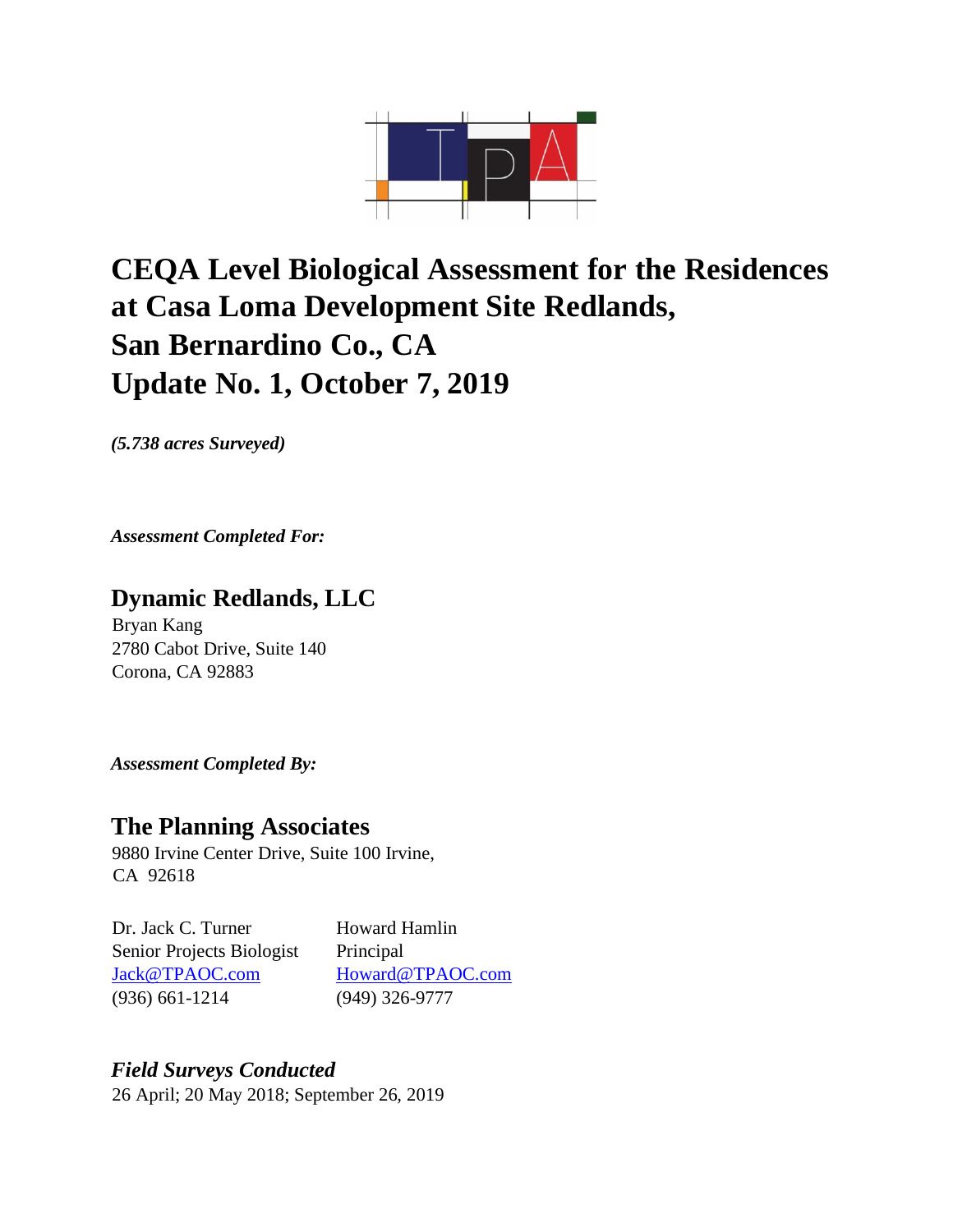Dynamic Redlands, LLC Biological Assessment Update No.1 October 7, 2019 2

## *Report Date:*  7 October 2019



## **EXECUTIVE SUMMARY**

The Planning Associates (TPA) was contracted by Dynamic Redlands, LLC. to conduct CEQA level presence / absence biological assessment on a 5.738 acre urban parcel in the City of Redlands, San Bernardino County. The Residences at Casa Loma (referenced as the Project) is a planned urban infill 147 residential unit development. Two pedestrian surveys were conducted on the Project, once on 26 April and again on 20 May 2018 for the initial report. A subsequent pedestrian field survey was conducted on September 26, 2019 to determine any changes in conditions since the date of the initial report. Meteorological conditions were optimal for the survey on all dates.

Prevailing weather conditions during the onsite survey are summarized in the following table:

#### **26 September 2019**

| <b>Extremes</b>                            |  | Wind                                    | <b>Humidity</b> |  |
|--------------------------------------------|--|-----------------------------------------|-----------------|--|
| High Temperature: 77°F                     |  | at 2:52 PM PDT NE 8 MPH 51%             |                 |  |
| Low Temperature: $67^{\circ}F$             |  | at $5:02 \text{ AM PDT}$ No Wind $75\%$ |                 |  |
| Precipitation: $0.00$ " $(0.0 \text{ mm})$ |  |                                         |                 |  |
| Sunrise / Sunset: $6:40$ AM / $6:42$ PM    |  |                                         |                 |  |

No significant changes to the site were observed during the pedestrian field survey conducted on fverified by this Update No. 1.

The Project currently exists as a feral undeveloped residential parcel, overgrown with aggressive exotic ruderal vegetation (mostly exotic grasses). The site does go through scheduled fire abatement but the vegetation grows back quickly. Infrequent occurrences of landscape vegetation persist as vestiges of former residential Project occupation (fan palms, orange trees, etc.); ruderal vegetation predominated. The following species were common on the Project site: Slender sunflower, *Helianthus gracilentus;* Common fiddleneck, *Amsinckia menziesii intermedia;* Black mustard, *Brassica nigra;* Russian thistle, *Salsola tragus*; Burr-clover, *Medicago polymorpha*; Long-beaked filaree, *Erodium botrys*; Common bedstraw, *Galium aparine;* Slender wild oat,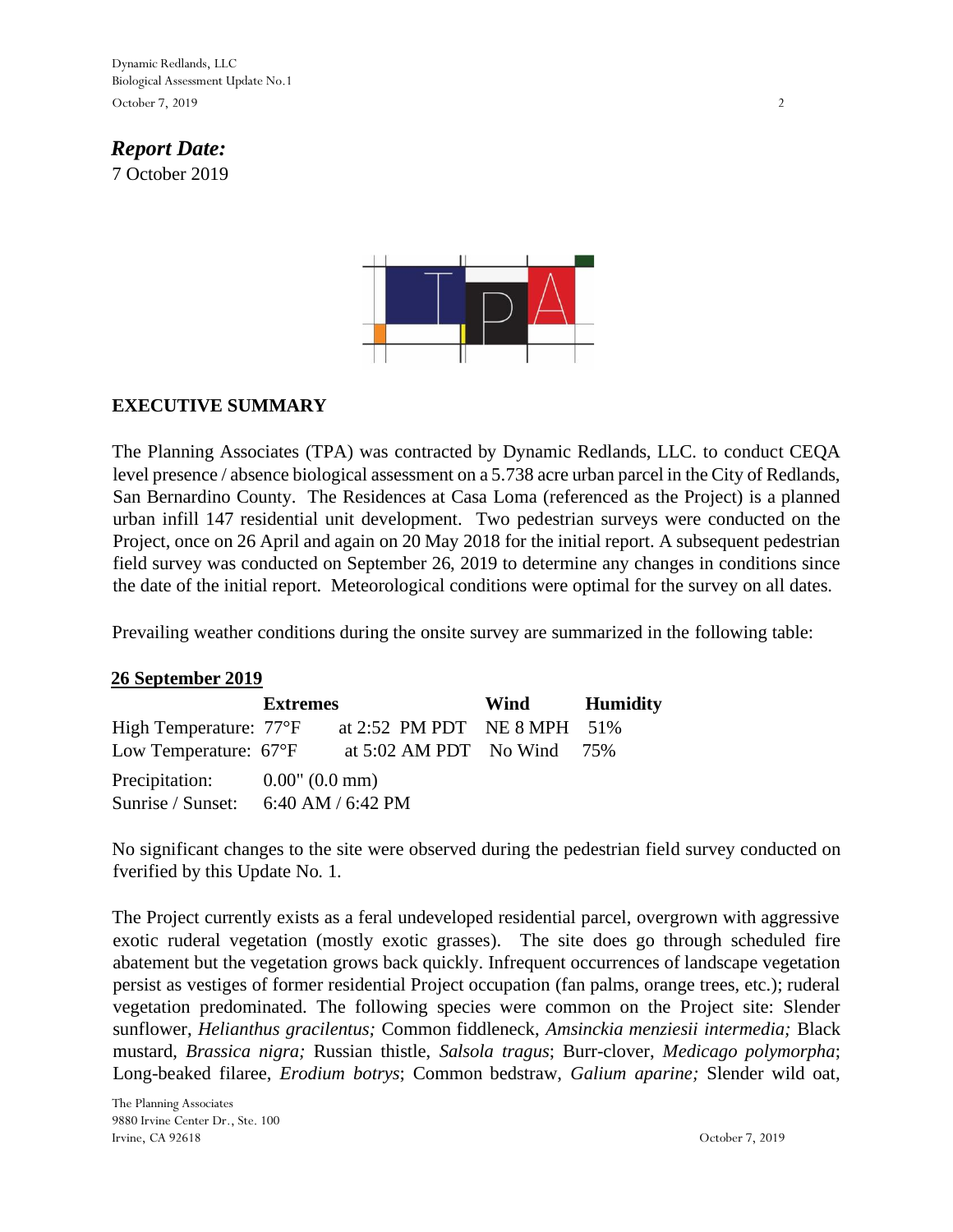October 7, 2019

*Avena barbata;* Wild oat, *Avena fatua;* Ripgut brome, *Bromus diandrus;* Soft chess, *Bromus hordeaceus;* Foxtail chess, *Bromus madritensis rubens;* Annual rabbitsfoot grass, *Polypogon monspeliensis;* Common Mediterranean grass, *Schismus barbatus;* Smilo grass, *Stipa miliacea;*  Rattail Fescue*, Vulpia myuros myuros;* American Tobacco*, Nicociana glauca.* 

The occurrence of feral (domestic) cats on the site potentially limits the occurrence of wildlife. Domestic dog, *Canis domesticus*, and cats, *Felis familiaris*, were observed and heard; active mounding of the Valley gopher, *Thomomys bottae*, were also observed. Fecal pellets of Muridae rodents (field—house mouse/deer mouse) were also observed in wind-eddying catchments and along existing walls and fences. Carpenter ants are abundant foraging on the copious grass seeds.

A small cadre of common avian species was collectively seen on the site visits which has not varied significantly from the 2018 survey. The observed avian species included the following: American kestrel, *Falco sparverius;* Rock dove, *Columbia livia;* Morning dove, *Zenaida macroura;* Song sparrow, *Melospiza melodia;* House finch, *Carpodacus mexicanus;* Northern mockingbird, *Mimus polyglottos;* European starling, *Sturnus vulgaris; and* House wren, *Troglodytes adeon;* Cooper's hawk, *Accipiter cooperii;* American crow, *Corvus brachyrhynchos*; Say's phoebe, *Sayornis saya*; California towhee, *Melozone crissalis*; Anna's hummingbird, *Calypte anna;* and Costa's hummingbird, Calypte *costae.*

The absence of state or federally protected plants or wildlife, or critical habitat for federally endangered species, and no US Army Corp of Engineers or California Department of Fish and Wildlife jurisdictional lands suggests no state or federal nexus.

## **PROFESSIONAL CERTIFICATIONS**

**Certification:** I hereby certify that the statements furnished above and in the attached exhibits present the data and information presented are true and correct to the best of my knowledge and belief. Field work conducted for this report was performed by me or under my direct supervision. I certify that I have not signed a non-disclosure or consultant confidentiality agreement with the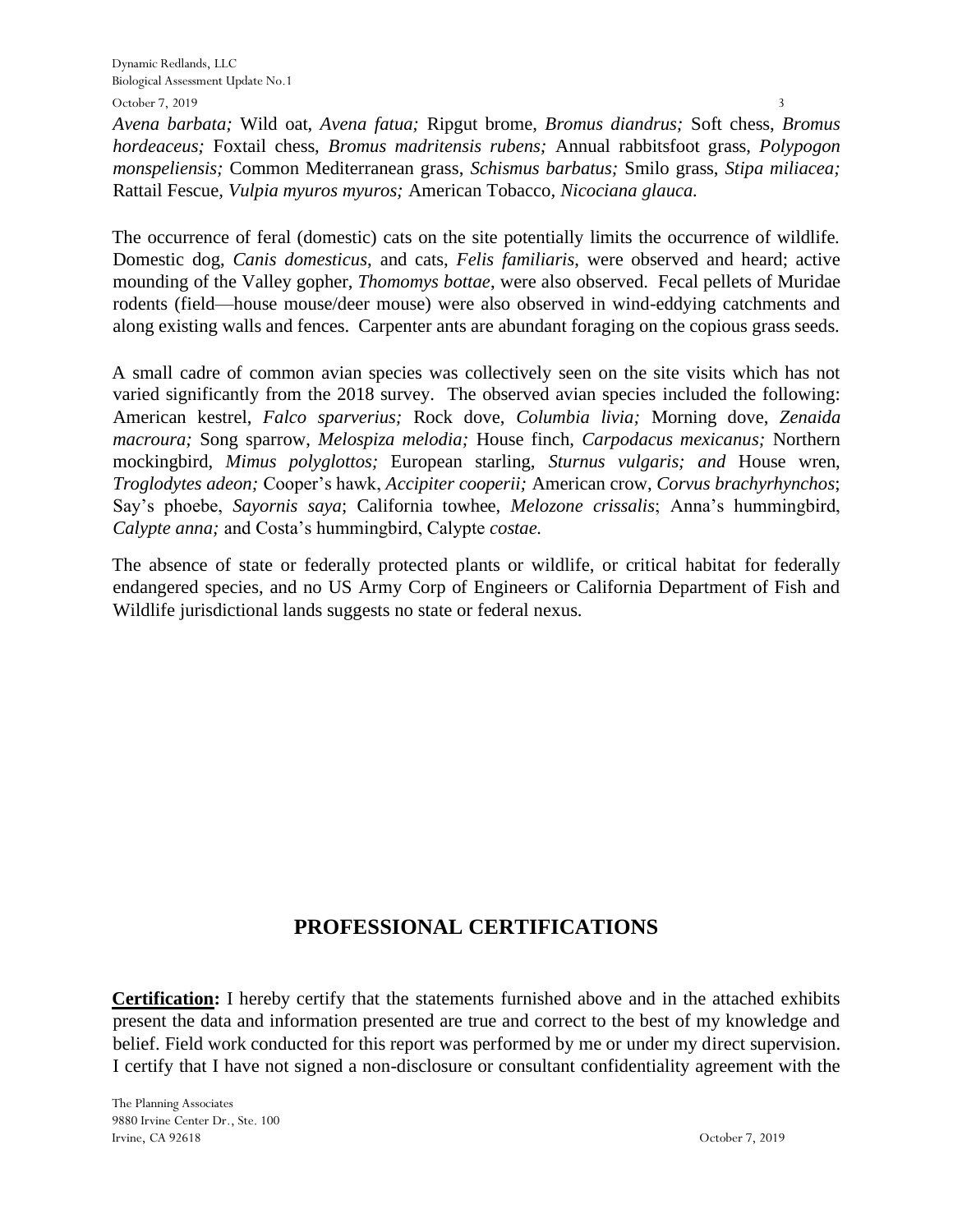Dynamic Redlands, LLC Biological Assessment Update No.1

October 7, 2019

Project applicant or applicant's representative and that I have no financial interest in the Project. Any federally and/or state threatened/endangered species cannot be taken under State and Federal law. The report and recommended mitigation measures included in this report do not constitute authorization for incidental take of the any sensitive species.

Field Work Performed BY:

Date:  $\frac{9/26}{2019}$  Signature: Howard Hardin, Principal

Burdin

The Planning Associates

Biological Technical Report Prepared BY:

Stardin

Date:  $\frac{9}{26}{2019}$  Signature:

Howard Hardin, Principal The Planning Associates

# **Appendix I**

# **Initial CEQA Level Biological Assessment**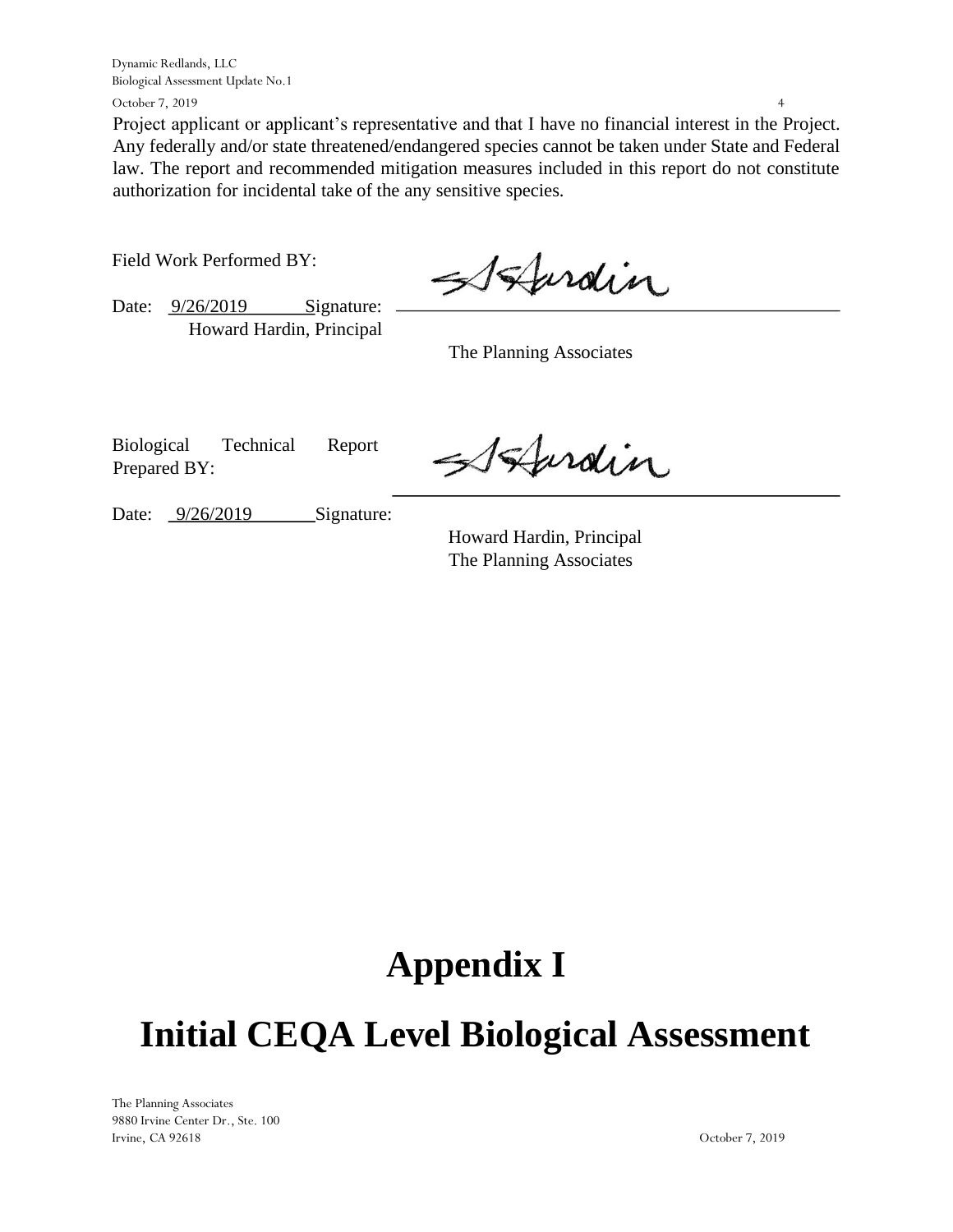# **Casa Loma Residential Development Site Redlands, San Bernardino County, CA**

 $\bullet$ 

## **1.0 Introduction**

The Planning Associates (TPA) was contracted by Dynamic Redlands, LLC to conduct a CEQA level presence / absence biological assessment on a 5.738 acre urban parcel in the City of Redlands, San Bernardino County. The Residences at Casa Loma Development (referenced as the Project) is a planned urban infill consisting of a 147 residential unit development.

The purpose of this CEQA level general pedestrian biological assessment is to clarify the potential for biological resources occurring onsite, to assess the potential for sensitive resources occurring on the property, and to describe potential regulatory issues impacting both the resident floral and faunal species occurring on the site as well as the site itself. The suggestion that a potential for certain plants and animals to exist on site is predicated upon species specific surveys conducted on adjacent, near-by and/or similar environmental habitats. Species-specific studies of the subject property will be required to show either presence or absence of regulated floral/faunal assemblages. State and Federal regulatory resource agencies typically assume a species present if appropriate habitat exists on site until protocol surveys provide evidence to the contrary.

#### **2.0 Location**

The Project site is located within the southern California city of Redlands, north of Interstate 10 (I-10) with North University Avenue forming the eastern boundary; East Lugonia Avenue on the north, and Occidental Drive on the western edge. The southern edge abuts a residential area (Fig. 1). The site approximates 5.738 acres, including three occupied residences on the eastern edge that are programmed for future destruction as part of the development Project. The postal address for this site corresponds to 1255 North University Street, Redlands, CA. The APN of the project site is 1212-371-01, 05, 06, 07, 09, 10, 11, 12, 13, 14, 15, 16, 17, 18, 19, 20.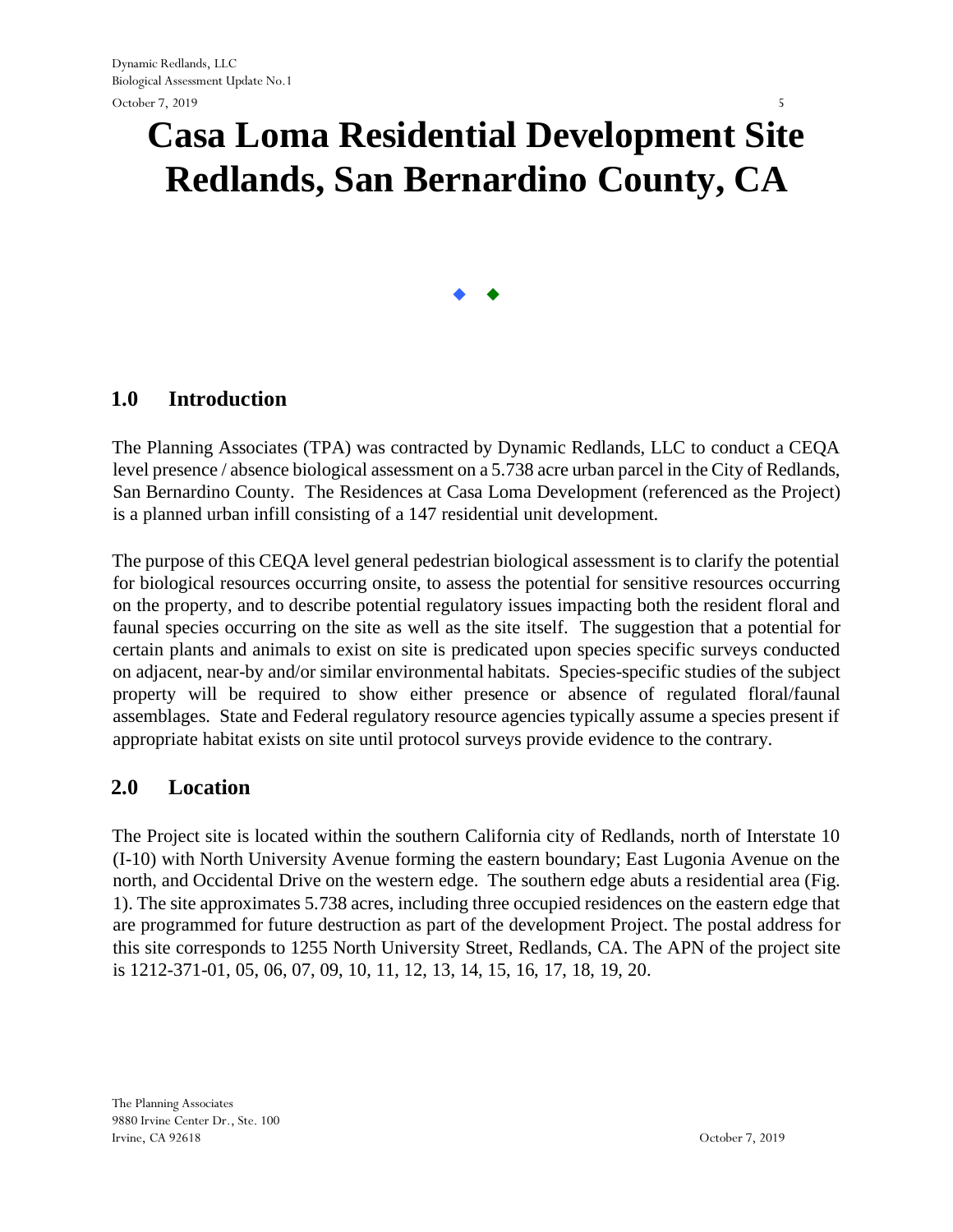## **3.0 Site Conditions**

The site exists as a vacant undeveloped residential plot, overgrown with aggressive exotic ruderal vegetation (mostly grasses). The site does go through scheduled fire abatement but the vegetation grows back quickly. Irrigation occurred from infrequent precipitation and runoff. The following species were common on the Project site: Slender sunflower, *Helianthus gracilentus;* Common fiddleneck, *Amsinckia menziesii intermedia;* Black mustard, *Brassica nigra;* Russian thistle, *Salsola tragus*; Burr-clover, *Medicago polymorpha*; Long-beaked filaree, *Erodium botrys*; Common bedstraw, *Galium aparine;* Slender wild oat, *Avena barbata;* Wild oat, *Avena fatua;*  Ripgut brome, *Bromus diandrus;* Soft chess, *Bromus hordeaceus;* Foxtail chess, *Bromus madritensis rubens;* Annual rabbitsfoot grass, *Polypogon monspeliensis;* Common Mediterranean grass, *Schismus barbatus;* Smilo grass, *Stipa miliacea;* Rattail Fescue*, Vulpia myuros myuros;*  American Tobacco*, Nicociana glauca* (see Exhibit 1)*.* 

The occurrence of feral (domestic?) cats on the site potentially limits the occurrence of wildlife. Domestic dog, *Canis domesticus*, and cats, *Felis familiaris*, were observed and heard; active mounding of the Valley gopher, *Thomomys bottae*, were also observed. Fecal pellets of Muridae rodents (field—house mouse/deer mouse) were also observed in wind-eddying catchments and along existing walls and fences. Carpenter ants are abundant foraging on the copious grass seeds.

A small cadre of common avian species were collectively seen on the two site visits. The observed avian species included the following: American kestrel, *Falco sparverius;* Rock dove, *Columbia livia;* Morning dove, *Zenaida macroura;* Song sparrow, *Melospiza melodia;* House finch, *Carpodacus mexicanus;* Northern mockingbird, *Mimus polyglottos;* European starling, *Sturnus vulgaris; and* House wren, *Troglodytes adeon;* Cooper's hawk, *Accipiter cooperii;* American crow, *Corvus brachyrhynchos*; Say's phoebe, *Sayornis saya*; California towhee, *Melozone crissalis*; Anna's hummingbird, *Calypte anna;* and Costa's hummingbird, Calypte *costae.*

The on-site absence of state or federally protected plants or wildlife, or critical habitat for federally endangered species, and no US Army Corp of Engineers or California Department of Fish and Wildlife jurisdictional lands suggests no state or federal nexus. The overgrowth of native and nonnative vegetation will draw the attention of fire-abatement authorities. Pursuant to the Federal Migratory Bird Treaty Act of 1918, a qualified biologist must oversee fire abatement activities and project related construction activities during nesting bird season or potentially face fines of \$200,000, imprisonment for not more than one year or both.

## **4.0 Field Surveys**

Two pedestrian surveys were conducted on the Project, once on 26 April and again on 20 May 2018. The site conditions have not changed since the last May 2018 visit and September 2019 visit. Meteorological conditions were optimal for the survey on both dates. Field surveys were focused on sensitive biological resources, and included observations of potential habitat for sensitive species. Signs surveyed for included nests, tracks, scat, burrows, skeletal remains, and live animals. During the surveys, notes were made on the plant and animal species observed, the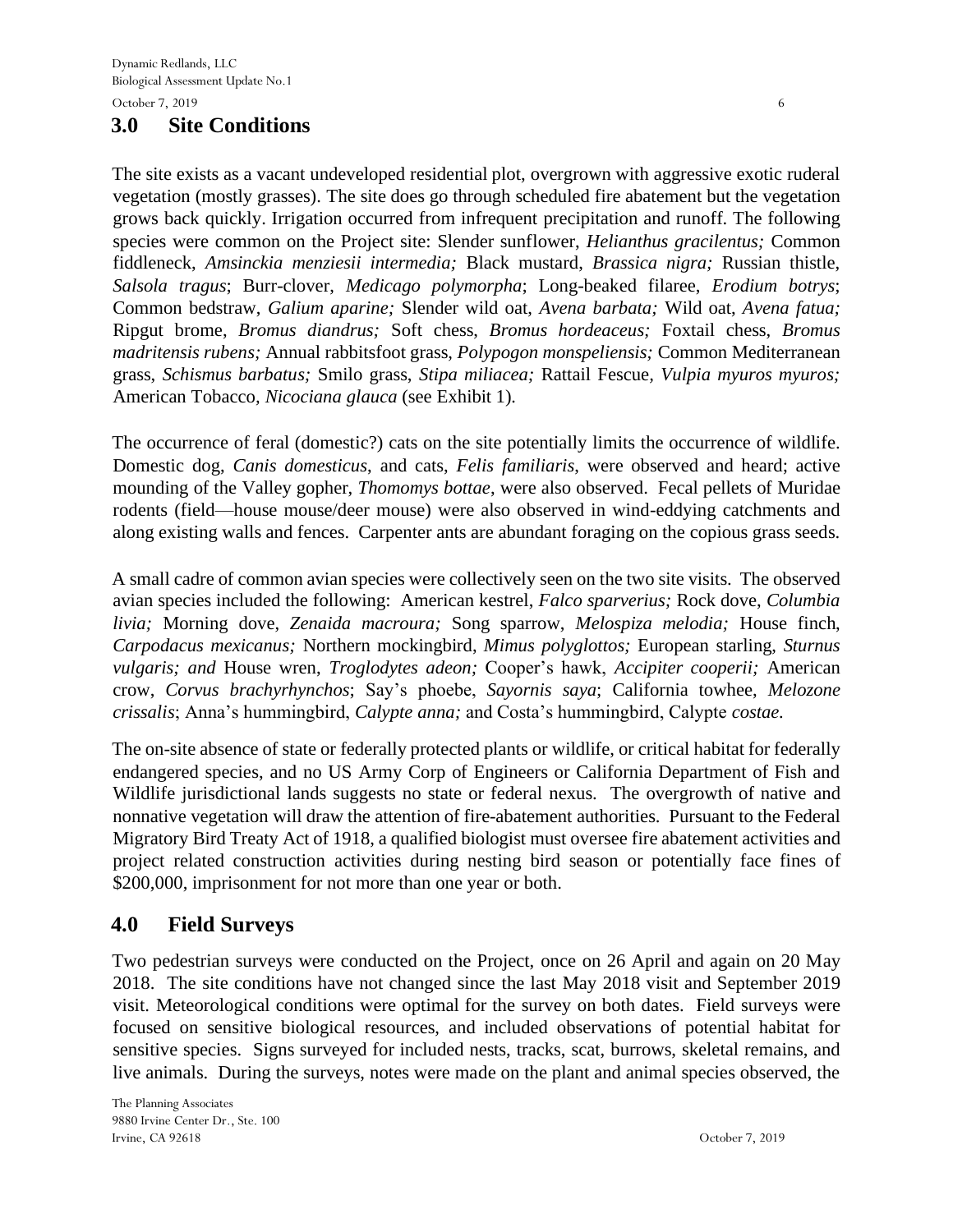October 7, 2019

surface characteristics and topography of the Project area, and the suitability of the habitat for the sensitive species.

Binoculars were used to aid in the identification of birds.

## **5.0 Regulatory Background**

Special status species are native species that have been afforded special legal or management protection because of concern for their continued existence. There are several categories of protection at both federal and state levels, depending on the magnitude of threat to continued existence and existing knowledge of population levels.

## **5.1 Federal Endangered Species Act**

The USFWS administers the federal Endangered Species Act (ESA) that provides a process for listing species as either threatened or endangered, and methods of protecting listed species. The ESA defines as "endangered" any plant or animal species that is in danger of extinction throughout all or a significant portion of its range. A "threatened" species is a species that is likely to become endangered in the foreseeable future. A "proposed" species is one that has been officially proposed by USFWS for addition to the federal threatened and endangered species list. Plants that are listed as threatened or endangered are only protected on public federal lands. Federally protected plants are not protected on private property unless there is a federal nexus.

Section 9 of the ESA prohibits "take" of threatened or endangered species. The term "take" means to harass, harm, pursue, hunt, shoot, wound, kill, trap, capture, or collect, or to attempt to engage in such conduct. The presence of any federally threatened or endangered species that are in a Project area generally imposes severe constraints on development, particularly if development would result in "take" of the species or its habitat. Under the regulations of the ESA, the USFWS may authorize "take" when it is incidental to, but not the purpose of, an otherwise lawful act. The Multiple Species Habitat Conservation Plan adopted in Riverside County and Lake Elsinore is a federal ESA authorized Section 10a habitat conservation plan.

## **5.2 California Endangered Species Act**

The CDFW administers the California Endangered Species Act (CESA). The State of California considers an endangered species as one whose prospects of survival and reproduction are in immediate jeopardy. A threatened species is considered as one present in such small numbers throughout its range that it is likely to become an endangered species in the near future in the absence of special protection or management. A rare species is one that is considered present in such small numbers throughout its range that it may become endangered if its present environment worsens.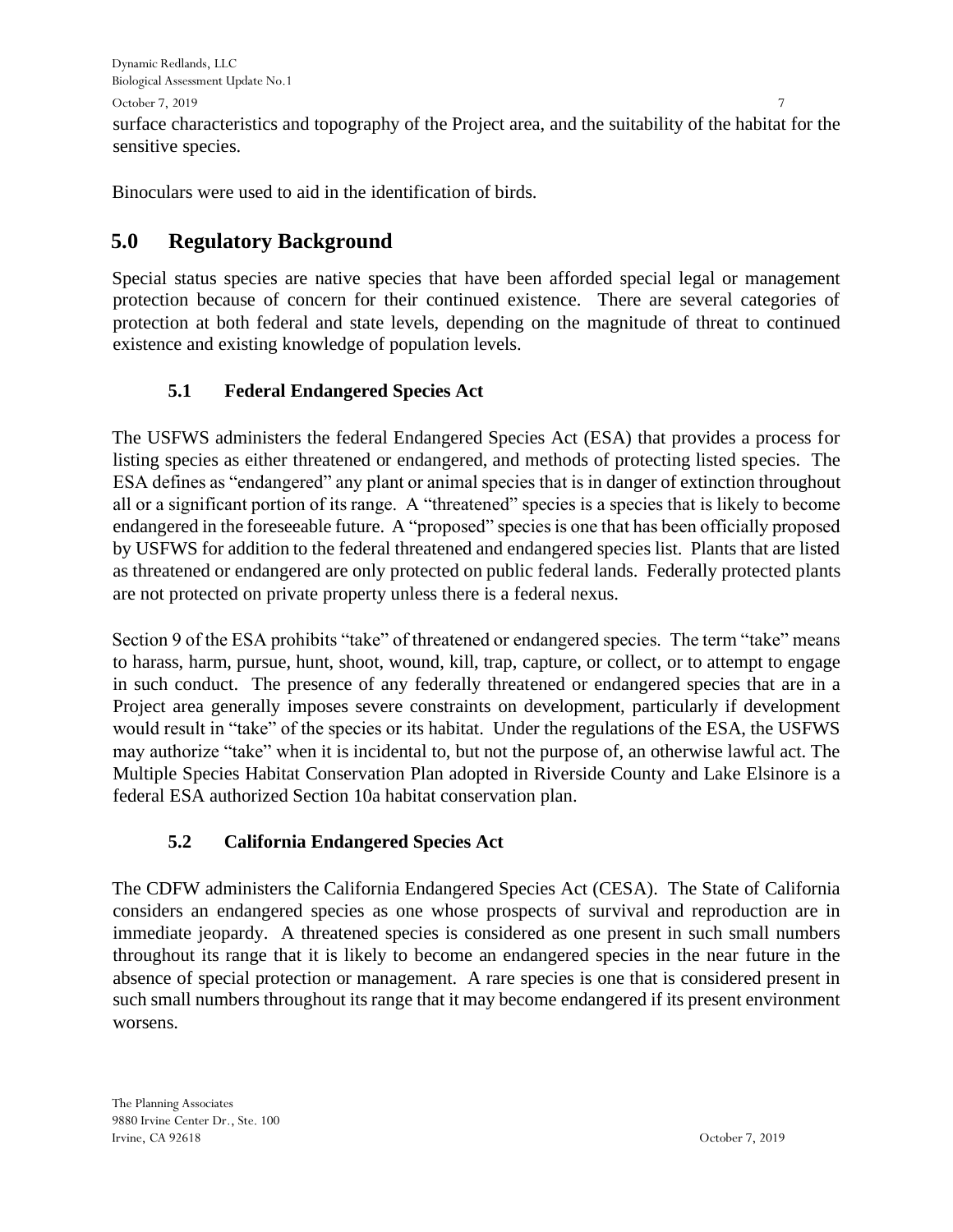October 7, 2019 8

## **5.3 Sections 3503 and 3511 of California Fish and Wildlife Code**

The CDFW administers the California Fish and Wildlife Code. There are particular sections of the Code that are applicable to natural resource management. For example, Section 3503 of the Code states it is unlawful to take, possess, or needlessly destroy the nest or eggs of any bird. Section 3511 of the Code lists fully-protected bird species, where the CDFW is unable to authorize the issuance of permits or licenses to take these species.

## **5.4 Migratory Bird Treaty Act**

The Migratory Bird Treaty Act (MBTA) makes it unlawful to pursue, capture, kill, or possess or attempt to do the same to any migratory bird or part, nest, or egg of any such bird listed in wildlife protection treaties between the United States, Great Britain, Mexico, Japan, and the countries of the former Soviet Union. Protection against (human) disturbance to alleviate nesting failure is afforded nesting migratory birds from February through August. A qualified biologist must be present during the nesting bird season if any activity were to occur that might result in potential destruction of active nests.

## **5.5 Section 1600 of the California Fish and Wildlife Code**

All diversions, obstructions, or changes to the natural flow or bed, channel, or bank of any river, stream, or lake in California are subject to the regulatory authority of the CDFW pursuant to Sections 1600 through 1603 of the Code, requiring preparation of a Streambed Alteration Agreement. Under the Code, a stream is defined as a body of water that flows at least periodically, or intermittently, through a bed or channel having banks and supporting fish or other aquatic life. Included are watercourses with surface or subsurface flows that support or have supported riparian vegetation. CDFW also has jurisdiction within altered or artificial waterways based on the value of those waterways to fish and wildlife, and also has jurisdiction over dry washes that carry water ephemerally during storm events.

## **6.0 RESULTS**

## **6.1 Prevailing Weather Conditions**

Prevailing weather conditions during the onsite surveys are summarized in the following tables:

## **26 April 2018**

|                                                     | <b>Extremes</b>                                                                | Normal                     | <b>Predicted</b> |
|-----------------------------------------------------|--------------------------------------------------------------------------------|----------------------------|------------------|
| High Temperature:                                   | 83.8°F (28.8°C) at 3:24 PM PDT 79°F (26°C) 81°F                                |                            |                  |
|                                                     | Low Temperature: $43.6^{\circ}F (6.4^{\circ}C)$ at 6:27 AM PDT 49°F (9°C) 44°F |                            |                  |
| Average Temperature: $61.3^{\circ}F(16.3^{\circ}C)$ |                                                                                | $63^{\circ}F(17^{\circ}C)$ |                  |
| Precipitation:                                      | $0.00$ " (0.0 mm)                                                              |                            |                  |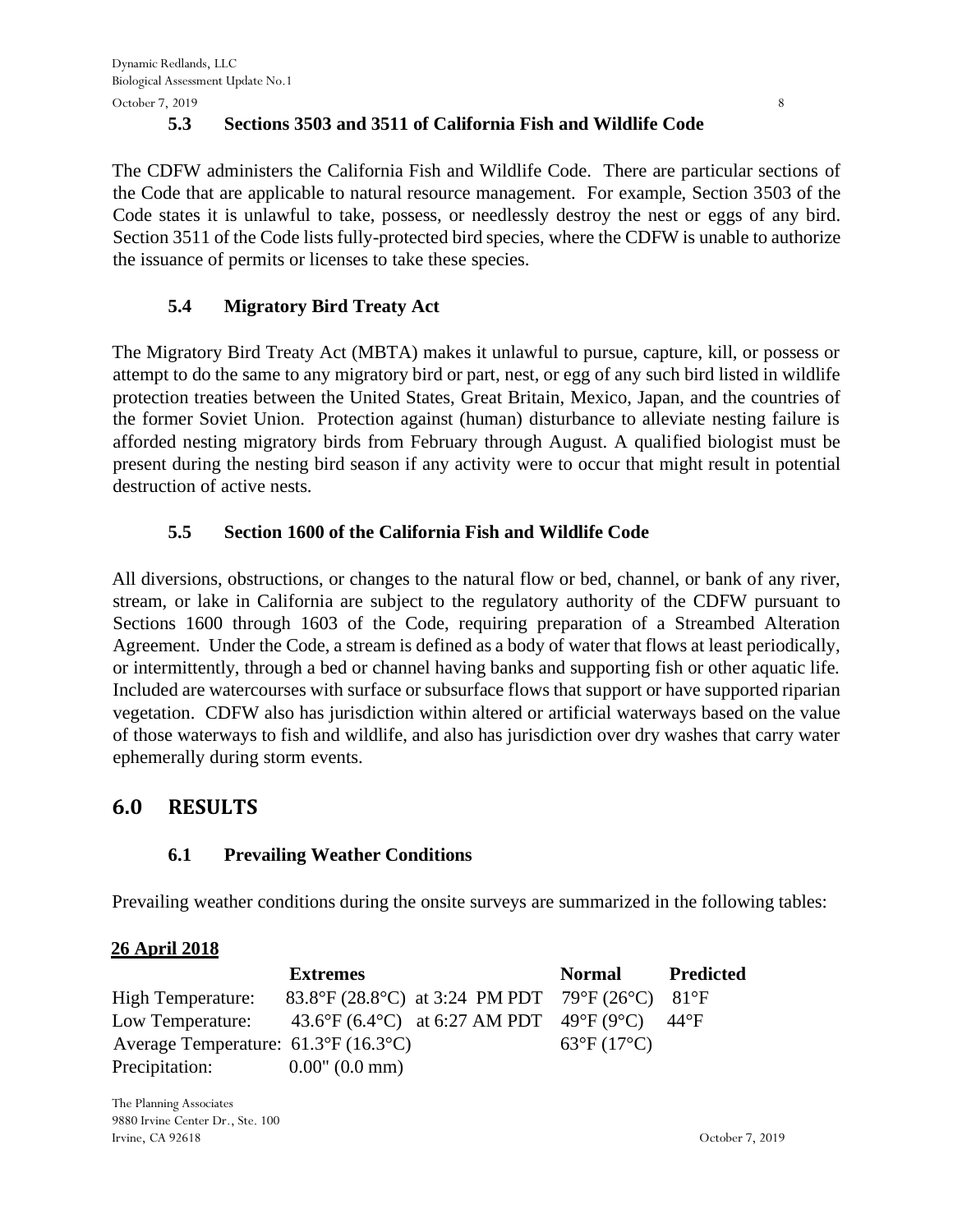Dynamic Redlands, LLC Biological Assessment Update No.1 October 7, 2019 9 Sunrise / Sunset: 6:12 AM / 7:22 PM

### **20 May 2018**

|                                                     | <b>Extremes</b>                                  | <b>Normal</b>              | <b>Predicted</b> |
|-----------------------------------------------------|--------------------------------------------------|----------------------------|------------------|
| <b>High Temperature:</b>                            | 81.9°F (27.7°C) at 2:22 PM PDT 88°F (31°C) 73°F  |                            |                  |
| Low Temperature:                                    | 58.2°F (14.6°C) at 11:58 PM PDT 57°F (14°C) 60°F |                            |                  |
| Average Temperature: $68.2^{\circ}F(20.1^{\circ}C)$ |                                                  | $70^{\circ}F(21^{\circ}C)$ |                  |
| Precipitation:                                      | $0.00$ " $(0.0 \text{ mm})$                      |                            |                  |
| Sunrise / Sunset:                                   | 5:37 AM / 7:57 PM                                |                            |                  |

#### **26 September 2019**

|                                                         | <b>Extremes</b> |                                | Wind | Humidity |
|---------------------------------------------------------|-----------------|--------------------------------|------|----------|
| High Temperature: 77°F                                  |                 | at 2:52 PM PDT NE 8 MPH 51%    |      |          |
| Low Temperature: $67^{\circ}F$                          |                 | at $5:02$ AM PDT No Wind $75%$ |      |          |
| Precipitation: $0.00$ " $(0.0 \text{ mm})$              |                 |                                |      |          |
| Sunrise / Sunset: $6:40 \text{ AM}$ / $6:42 \text{ PM}$ |                 |                                |      |          |

No significant changes to the site were observed during the pedestrian field survey conducted on verified by this Update No. 1. Meteorological conditions were optimal for the survey on all dates.

#### **6.2 Sensitive Biological Resources**

Two days of survey on the Casa Loma development site revealed no sensitive wildlife, or habitat considerations that might invoke state and/or federal resource agency objection (nexus) to the development of this Project. No sensitive plant or animal species of special concern were observed.

The City of Redlands is not constrained by the Western Riverside Multiple Species Habitat Plan. The overgrowth of native and non-native vegetation was mowed on Wednesday 30 May 2018. Pursuant to the Federal Migratory Bird Treaty Act of 1918, a qualified biologist monitored the fire abatement activities and project related construction activities (Exhibits 3-5).

## **6.3 CEQA Guidelines, Appendix G Environmental Checklist Form,**

**Biological Resources**

| Potentially | Less Than    | Less Than   | N <sub>o</sub> |
|-------------|--------------|-------------|----------------|
| Significant | Significant  | Significant | Impact         |
| Impact      | with         | Impact      |                |
|             | Mitigation   |             |                |
|             | Incorporated |             |                |
|             |              |             | X              |
|             |              |             |                |
|             |              |             |                |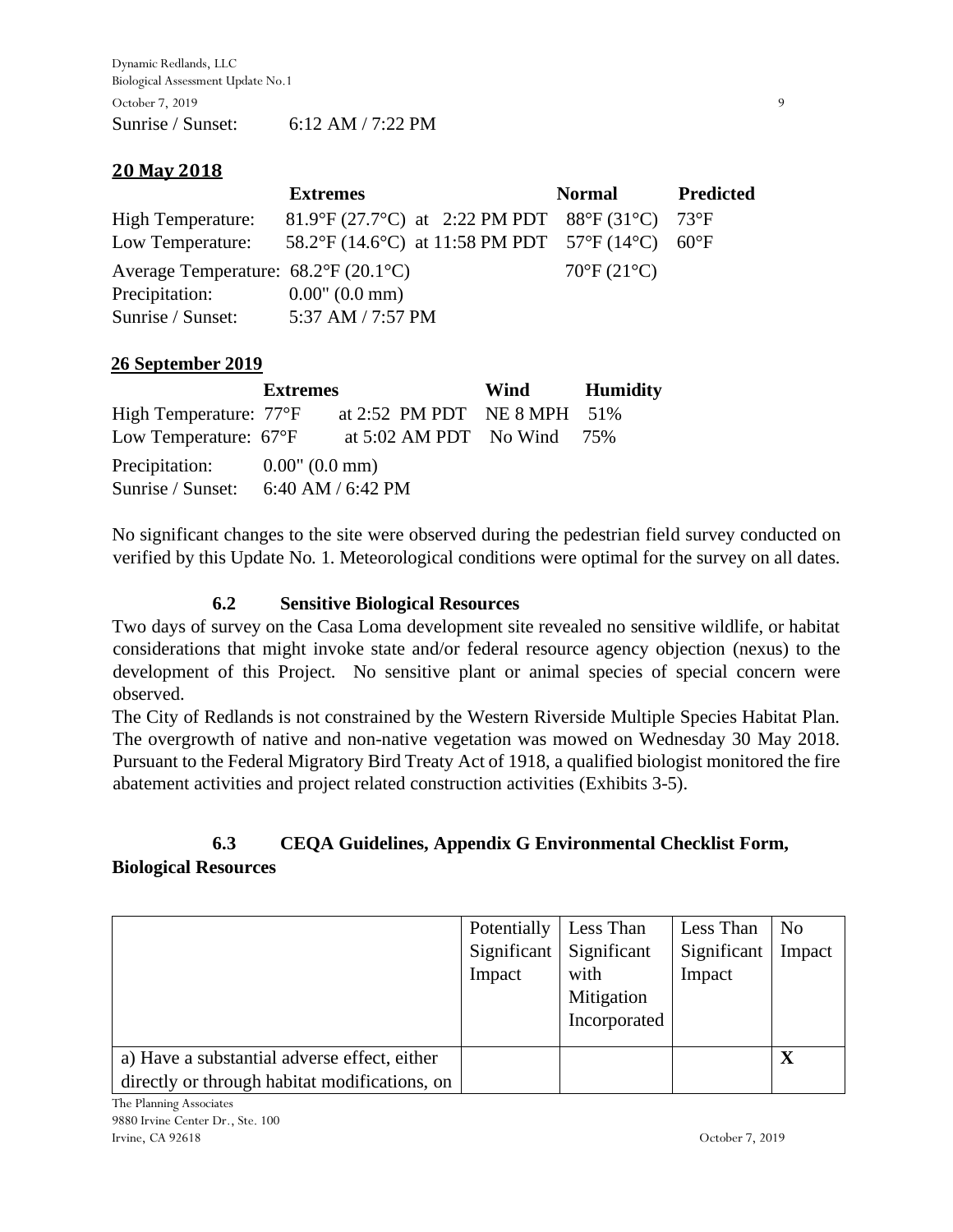| October 7, 2019                                                                                                                                                                                                                                                                        |  | 10          |
|----------------------------------------------------------------------------------------------------------------------------------------------------------------------------------------------------------------------------------------------------------------------------------------|--|-------------|
| any species identified as a candidate,<br>sensitive, or special status species in local<br>or regional plans, policies, or regulations, or<br>by the California Department of Fish and<br>Game or U.S. Fish and Wildlife Service?                                                      |  |             |
| b) Have a substantial adverse effect on any<br>riparian habitat or other sensitive natural<br>community identified in local or regional<br>plans, policies, regulations or by the<br>California Department of Fish and Game or<br>US Fish and Wildlife Service?                        |  | X           |
| c) Have a substantial adverse effect on<br>federally protected wetlands as defined by<br>Section 404 of the Clean Water Act<br>(including, but not limited to, marsh, vernal<br>pool, coastal, etc.) through direct removal,<br>filling, hydrological interruption, or other<br>means? |  | X           |
| d) Interfere substantially with the<br>movement of any native resident or<br>migratory fish or wildlife species or with<br>established native resident or migratory<br>wildlife corridors, or impede the use of<br>native wildlife nursery sites?                                      |  | X           |
| e) Conflict with any local policies or<br>ordinances protecting biological resources,<br>such as a tree preservation policy or<br>ordinance?                                                                                                                                           |  | X           |
| f) Conflict with the provisions of an<br>adopted Habitat Conservation Plan, Natural<br>Community Conservation Plan, or other<br>approved local, regional, or state habitat<br>conservation plan?                                                                                       |  | $\mathbf X$ |

## **6.4 LITERATURE AND DATABASES REVIEWED**

a. California Native Plant Society. 2010. Inventory of Rare and Endangered Plants in California, 8th Edition, Online [WWW.CNPS.org.](http://www.cnps.org/)